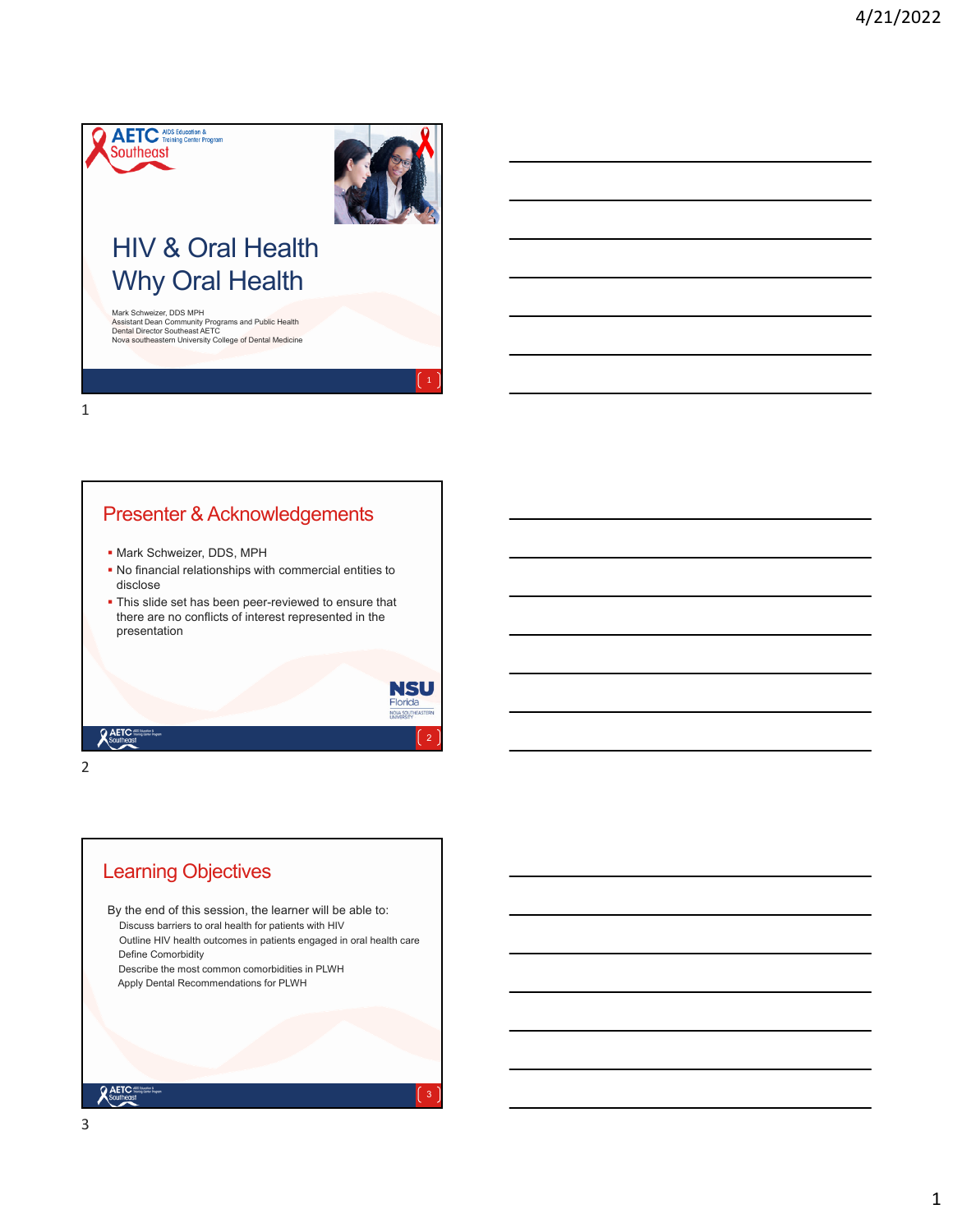# Oral Health Care Access

- Less than one half of the population gains access to the oral health care system
- **Major Oral Health Problems include dental caries,** Periodontal Disease and Oral Cancer



4





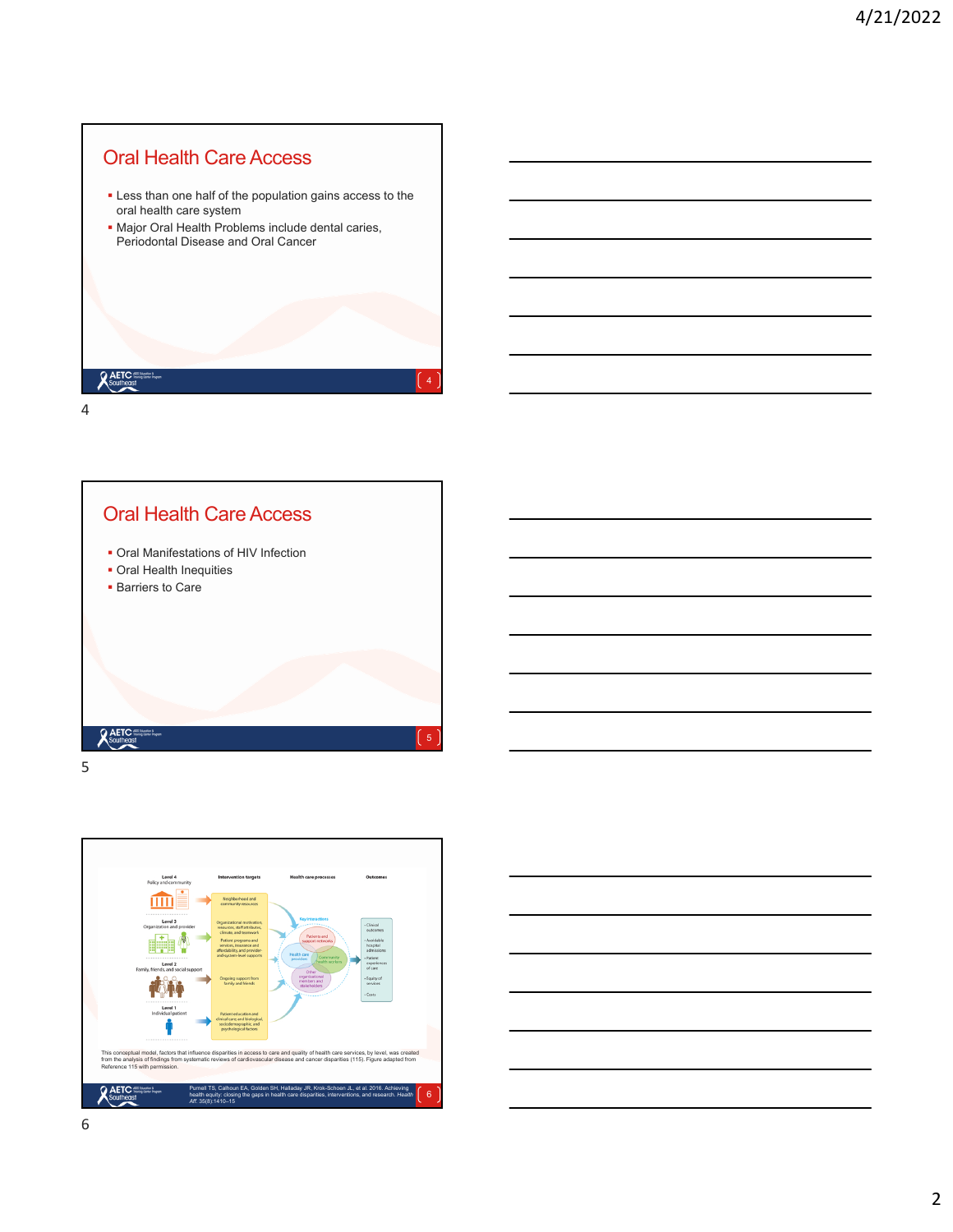### Interprofessional Practice

**Recommendations for an Interprofessional Practice Model**

- 1.Apply oral health core clinical competencies within primary care practices to increase oral health care access for safety net populations in the United States.
- 2.Develop infrastructure that is interoperable and accessible across clinical settings and enhances adoption of the oral health core clinical<br>competencies. The defined, essential elements of the oral health core<br>clinical competencies should be used to inform decision making and<br>measure heal
- 3.Modify payment policies to efficiently address the costs of implementing oral health competencies and provide incentives to health care systems and practitioners.
- 4.Execute programs to develop and evaluate implementation strategies of the oral health core clinical competencies into primary care practice.

| <b>AETC</b> ACG Education &<br><b>.</b> Southeast | US DHHS (Dep. Health Hum. Serv.), 2014. Integration of oral health and primary care practice.<br>US DHHS, Health Res. Serv. Admin., Rockville, MD:<br>https://www.hrsa.gov/sites/default/files/hrsa/oralhealth/integrationoforalhealth.pdf |  |
|---------------------------------------------------|--------------------------------------------------------------------------------------------------------------------------------------------------------------------------------------------------------------------------------------------|--|
|                                                   |                                                                                                                                                                                                                                            |  |

7



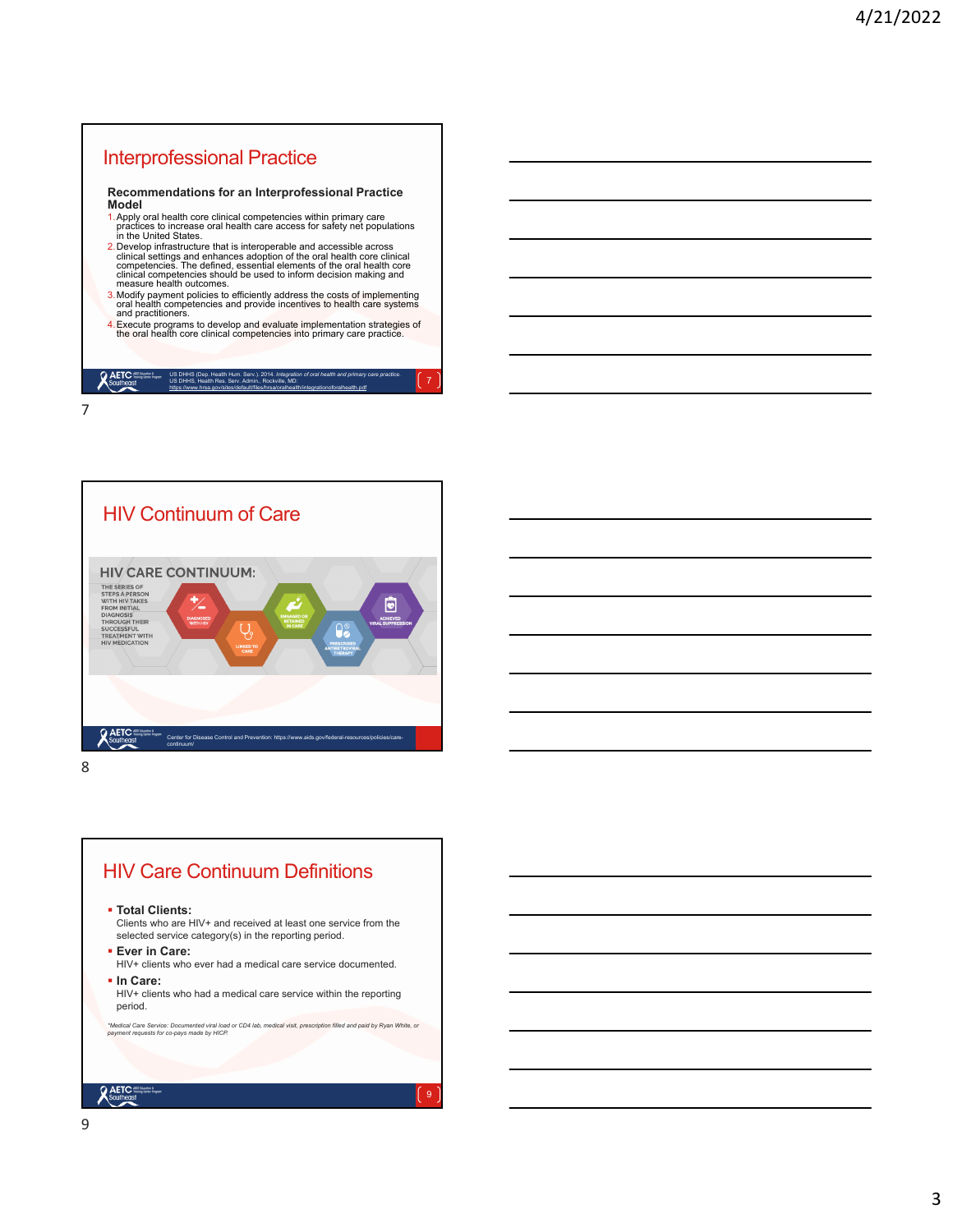# HIV Care Continuum Definitions - **Continued**

**Retained in Care:** 

HIV+ clients who had two or more medical care services at least three months apart in the reporting period.

- **Prescribed Antiretroviral Drugs (ARV):**  HIV+ clients who have a documented ARV at any time during the reporting period within HIV history records.
- **Virally Suppressed:**  HIV+ clients with most recent viral load less than 200 copies/mL, as of end of the reporting period.

*\*Medical Care Service: Documented viral load or CD4 lab, medical visit, prescription filled and paid by Ryan White, or payment requests for co-pays made by HICP.* 





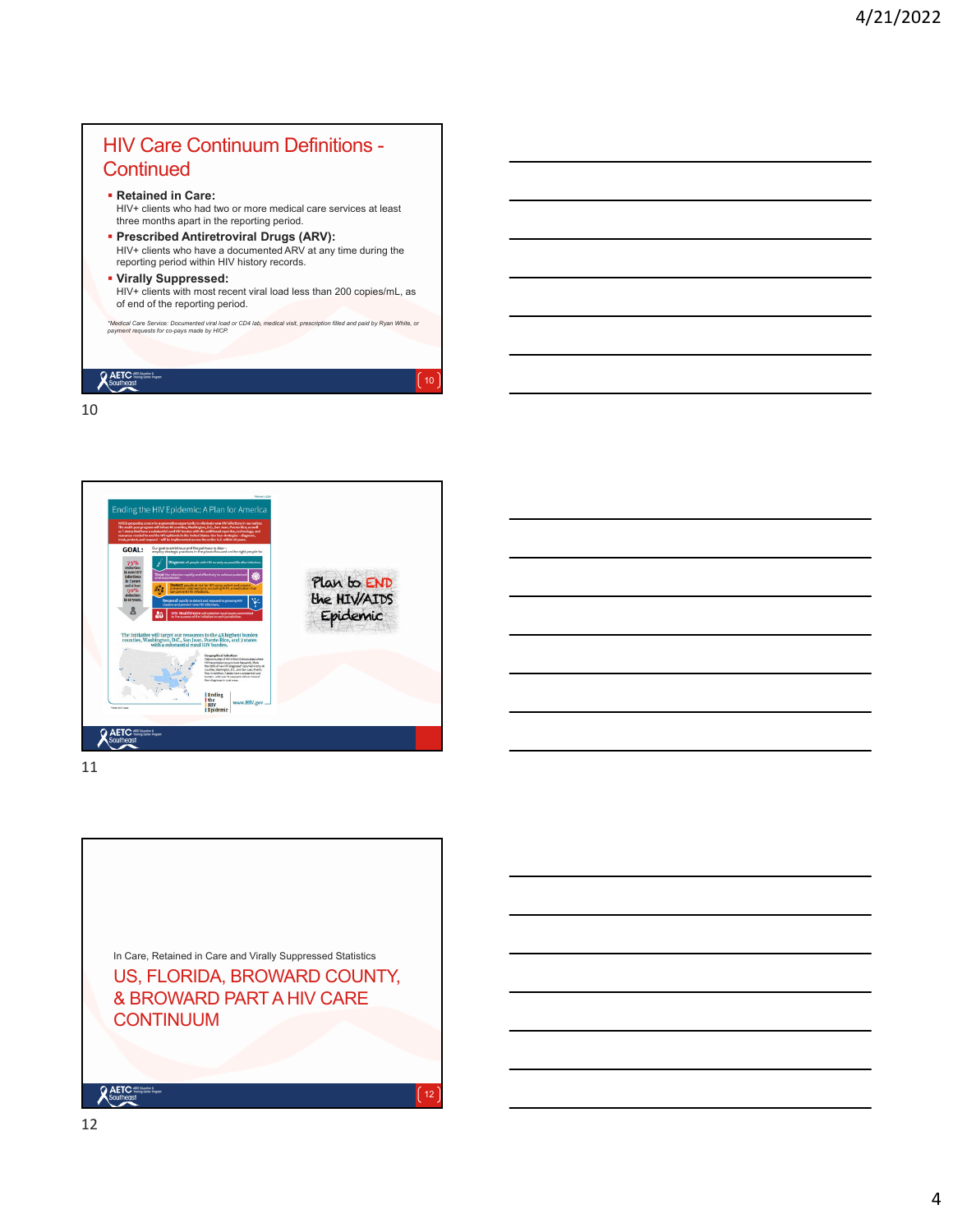









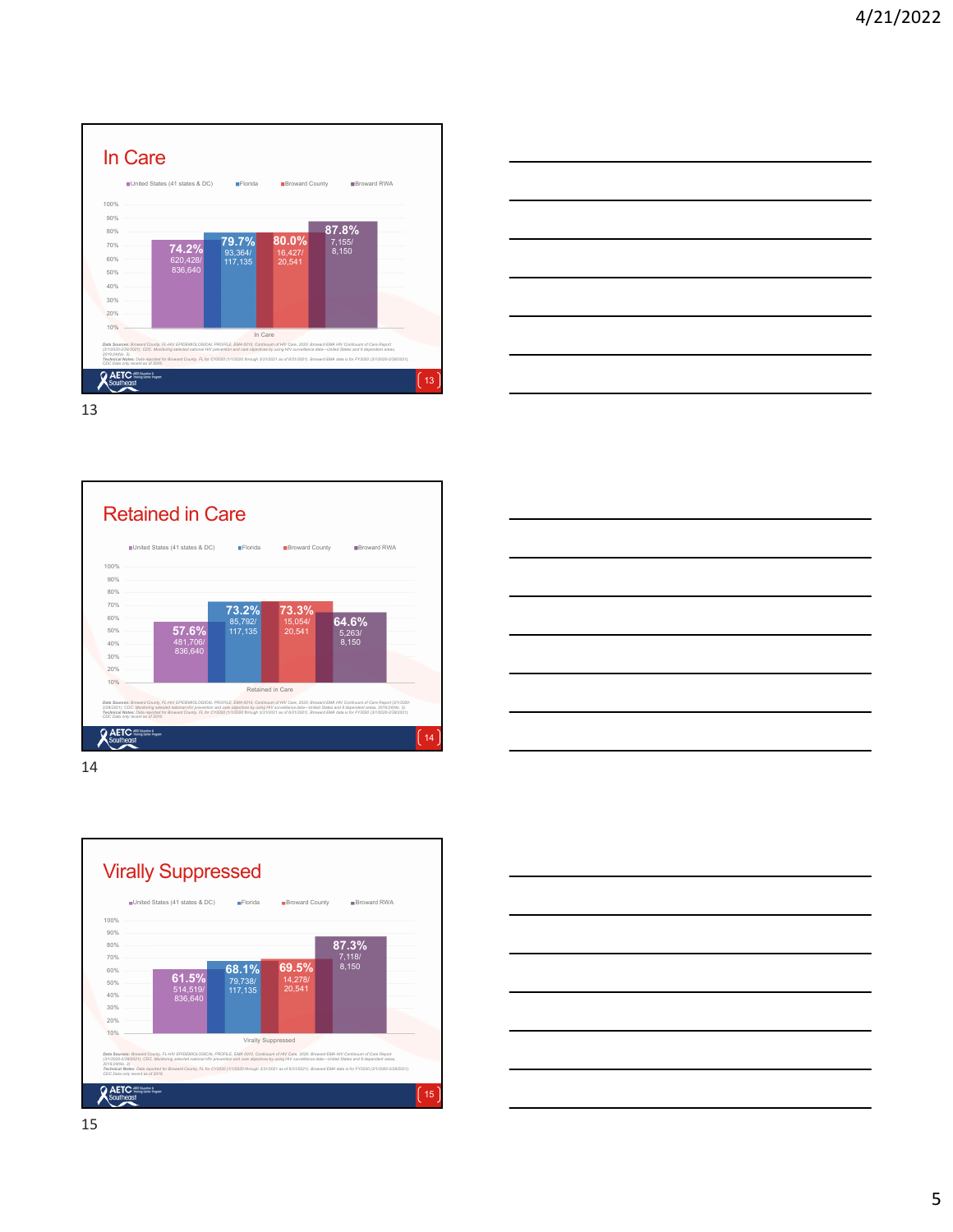



17



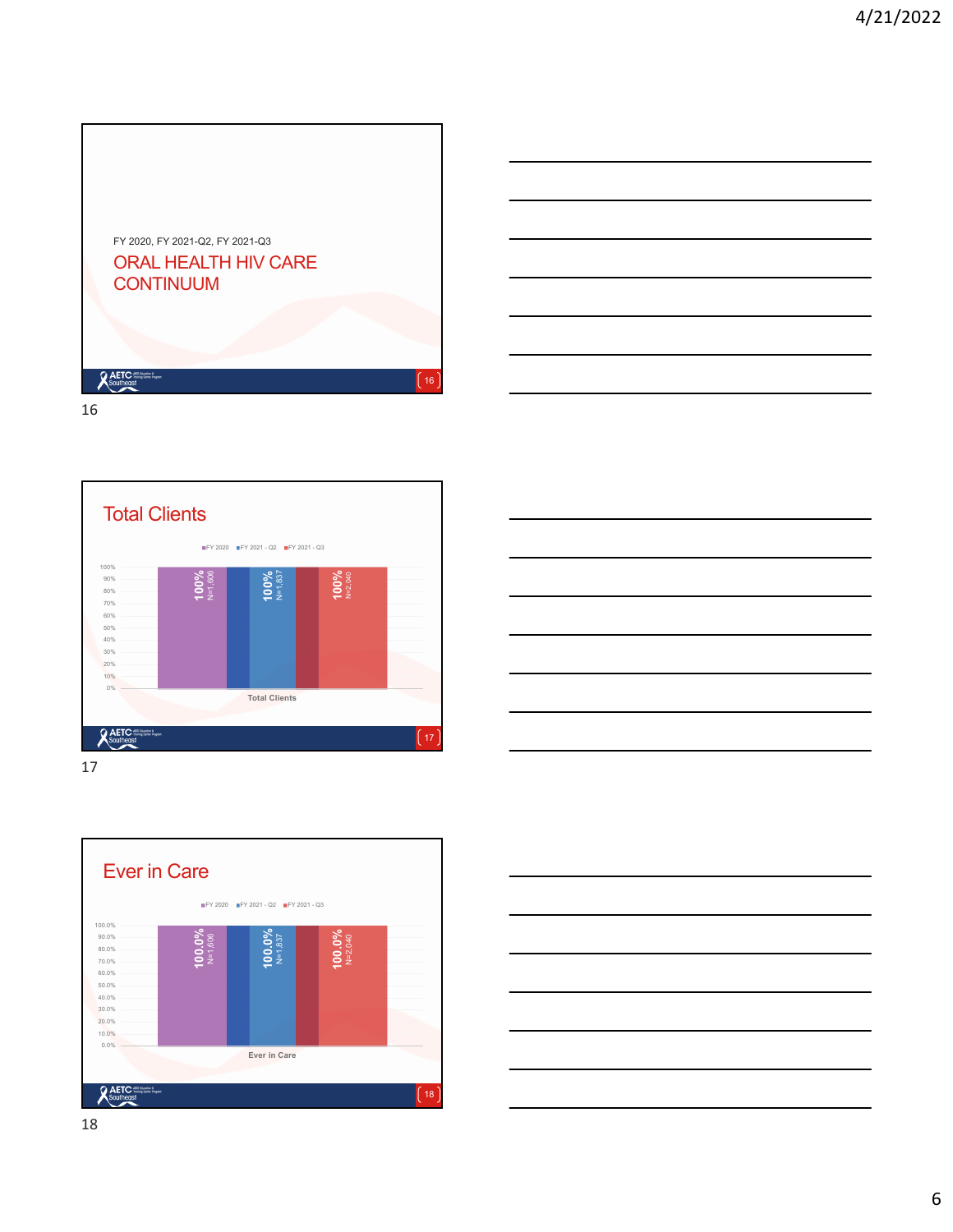



Retained in Care  $FY 2020$  FY 2021 - Q2 FFY 2021 - Q3 100.0% 90.0% **91.3%** N=1,678 80.0% **84.2%** N=1,352 **89.5%** N=1,826 70.0% 60.0% 50.0% 40.0% 30.0% 20.0% 10.0% 0.0% **Retained in Care AETC**<br>Southeas  $\left(20\right)$ 

20





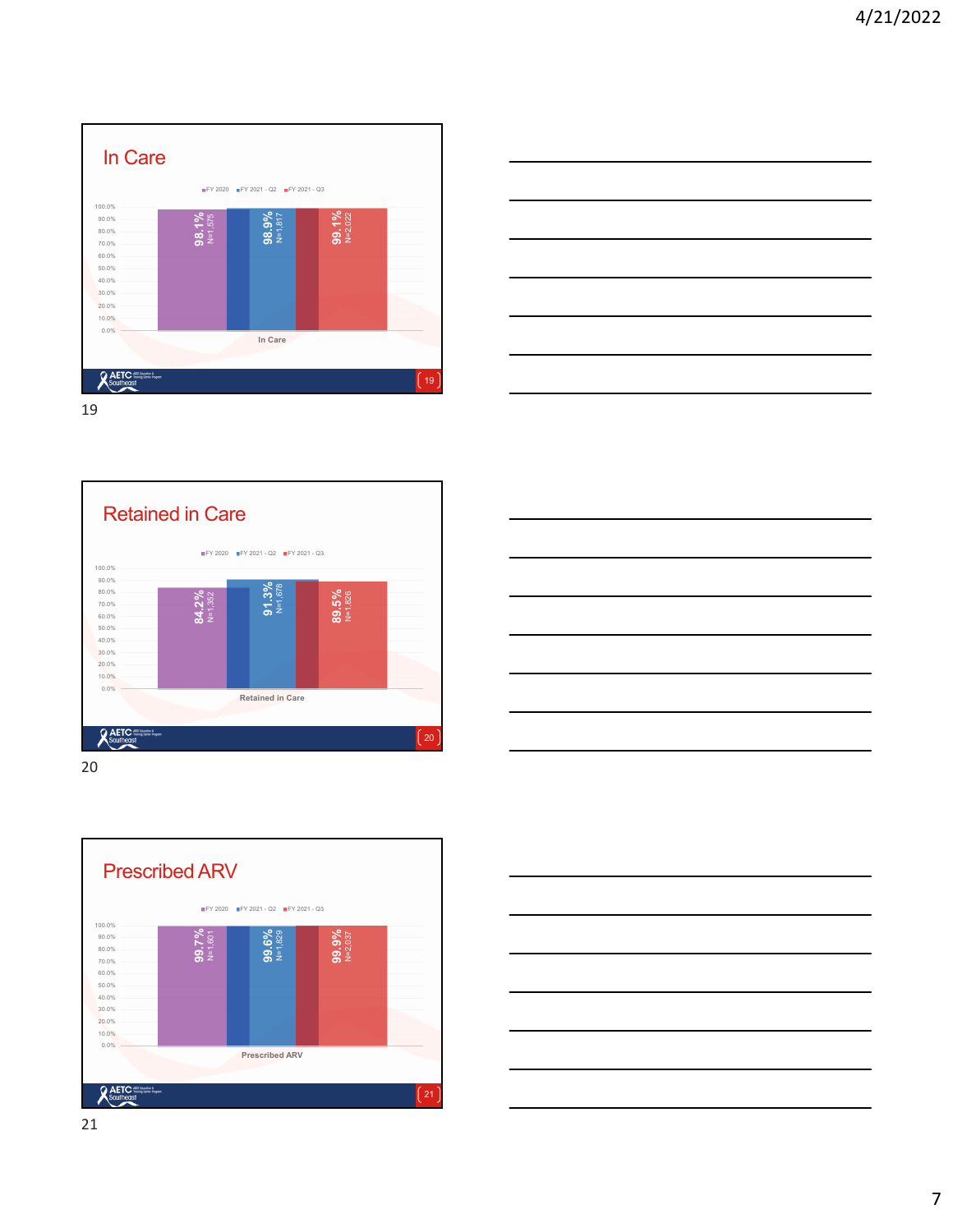



Retention in Care, Prescribed ART and Viral Suppression by Gender ORAL HEALTH HIV CARE **CONTINUUM AETC**<br>Southeds  $\left( \frac{23}{2} \right)$ 



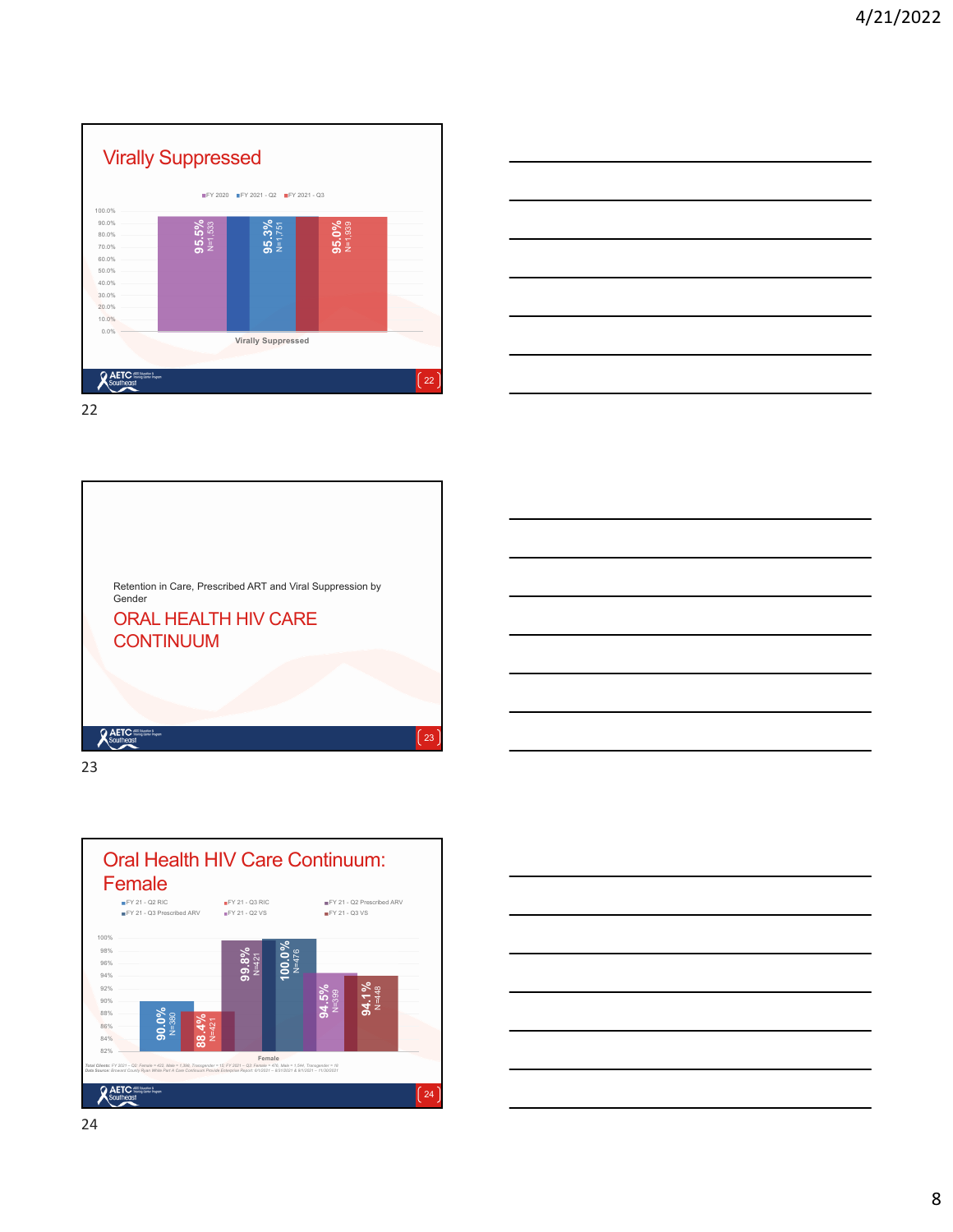



Oral Health HIV Care Continuum: **Transgender** FY 21 - Q2 RIC<br>FY 21 - Q3 Prescribed ARV FY 21 - Q3 RIC FY 21 - Q2 Prescribed ARV<br>FY 21 - Q2 VS FY 21 - Q3 VS 100% **100.0% 100.0%** 90%<br>80%<br>70% **100.0% 94.4% 100.0%** N=15 N=15 N=18 N=15 N=17 **83.3%** N=15 60% 40% 50% 20% 30% 10% 0% **Transgender** *Total Clients: FY 2021 – Q2: Female = 422, Male = 1,398, Transgender = 15; FY 2021 – Q3: Female = 476, Male = 1,544, Transgender = 18 Data Source: Broward County Ryan White Part A Care Continuum Provide Enterprise Report: 6/1/2021 – 8/31/2021 & 9/1/2021 – 11/30/2021* **AETC**  $\left(26\right)$ 

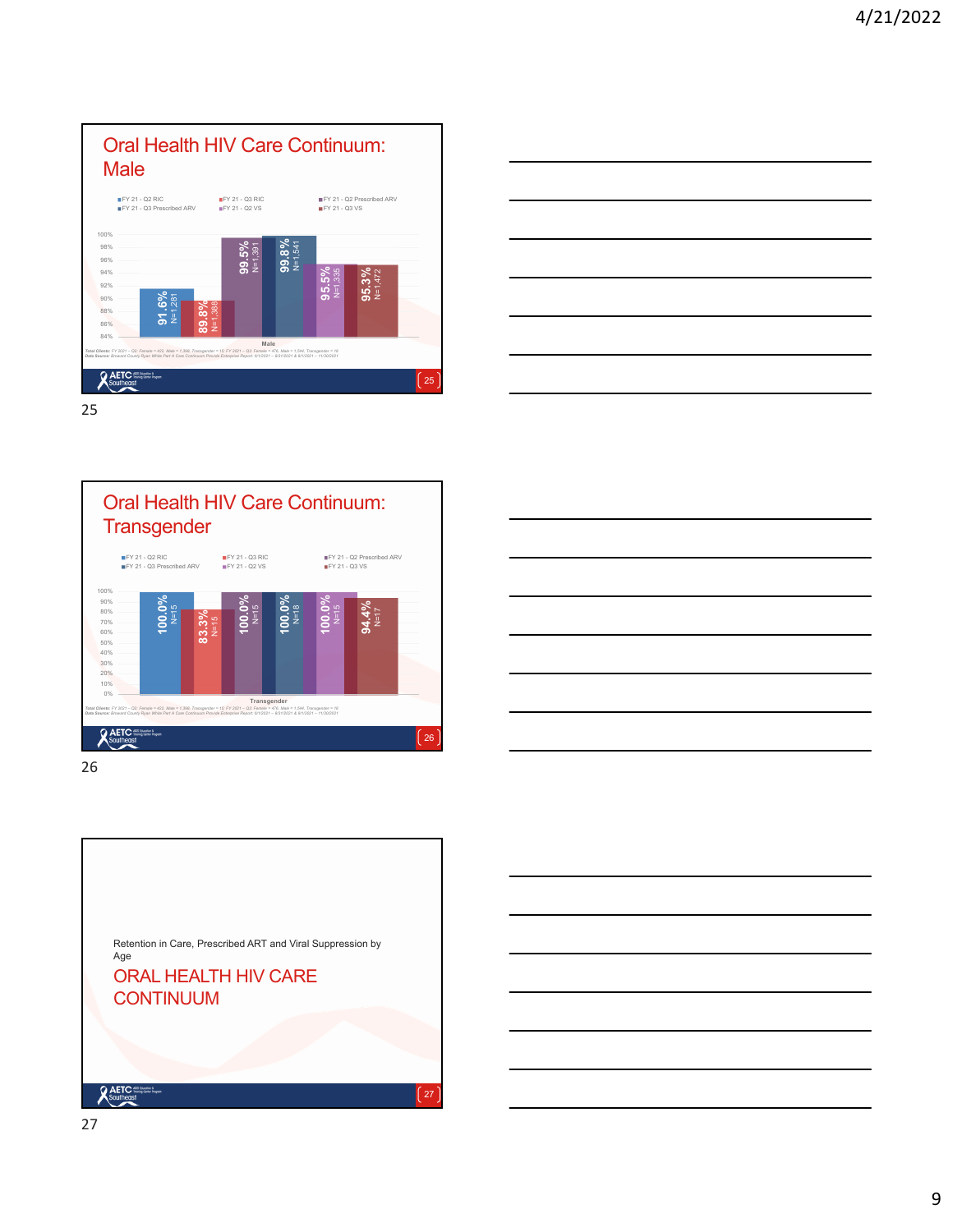



Oral Health HIV Care Continuum: 29-38 FY 21 - Q2 RIC<br>FY 21 - Q3 Prescribed ARV ■ FY 21 - Q3 RIC FY 21 - Q2 Prescribed ARV<br>■ FY 21 - Q2 VS FY 21 - Q3 VS 100% 98% **99.6% 100.0%** N=269 N=248 96% **96.0%** 94% N=239 92% **93.3%** N=251 90% 88% **88.0%** 86% N=219 N=237 84% **88.1%** 82% 80% 29-38 Total Clients: FY 2021 – Q2: 18-28 = 80, 29-38 = 249, 39-48 = 305, 49-58 = 614, 59+ = 588, FY 2021 – Q3: 18-28 = 83, 29-38 = 269, 39-48 = 351, 49-58 = 661, 59+ = 675<br>Data Source: Broward County Ryan White Part A Care Cont **AETC**  $\left(29\right)$ 

29





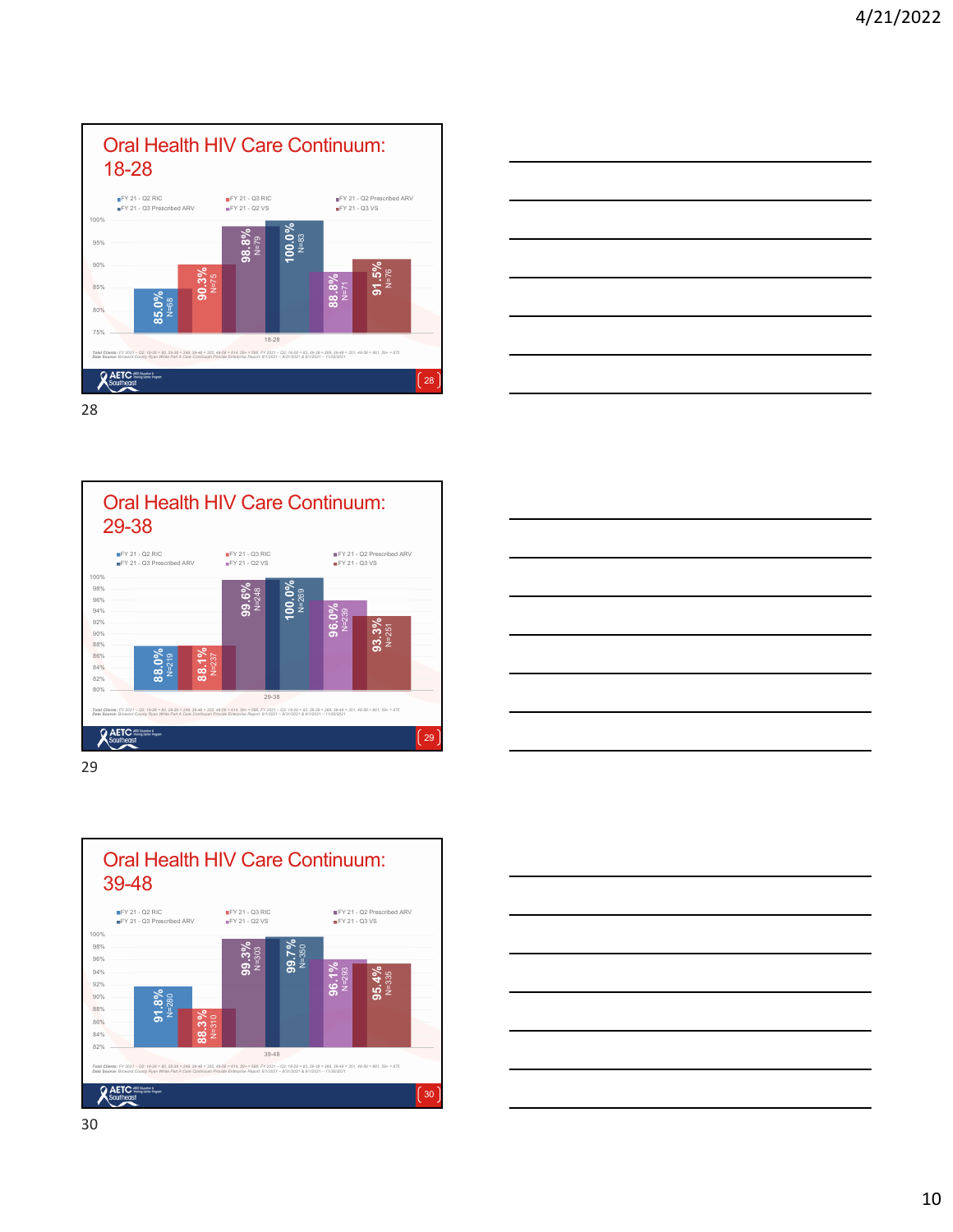



Oral Health HIV Care Continuum: 59+ FY 21 - Q2 RIC<br>FY 21 - Q3 Prescribed ARV ■ FY 21 - Q3 RIC FY 21 - Q2 Prescribed ARV<br>■ FY 21 - Q2 VS FY 21 - Q3 VS 100% **99.7%** N=673 98% **99.3%** N=584 96% 94% **95.1%** N=646 N=559 **95.7%** 92% **92.0%** 90% N=541 **91.2%** N=616 88% 86% 59+ Total Clients: FY 2021 – Q2: 18-28 = 80, 29-38 = 249, 39-48 = 305, 49-58 = 614, 59+ = 588, FY 2021 – Q3: 18-28 = 83, 29-38 = 269, 39-48 = 351, 49-58 = 661, 59+ = 675<br>Data Source: Broward County Ryan White Part A Care Cont **AETC** 

 $\left(32\right)$ 





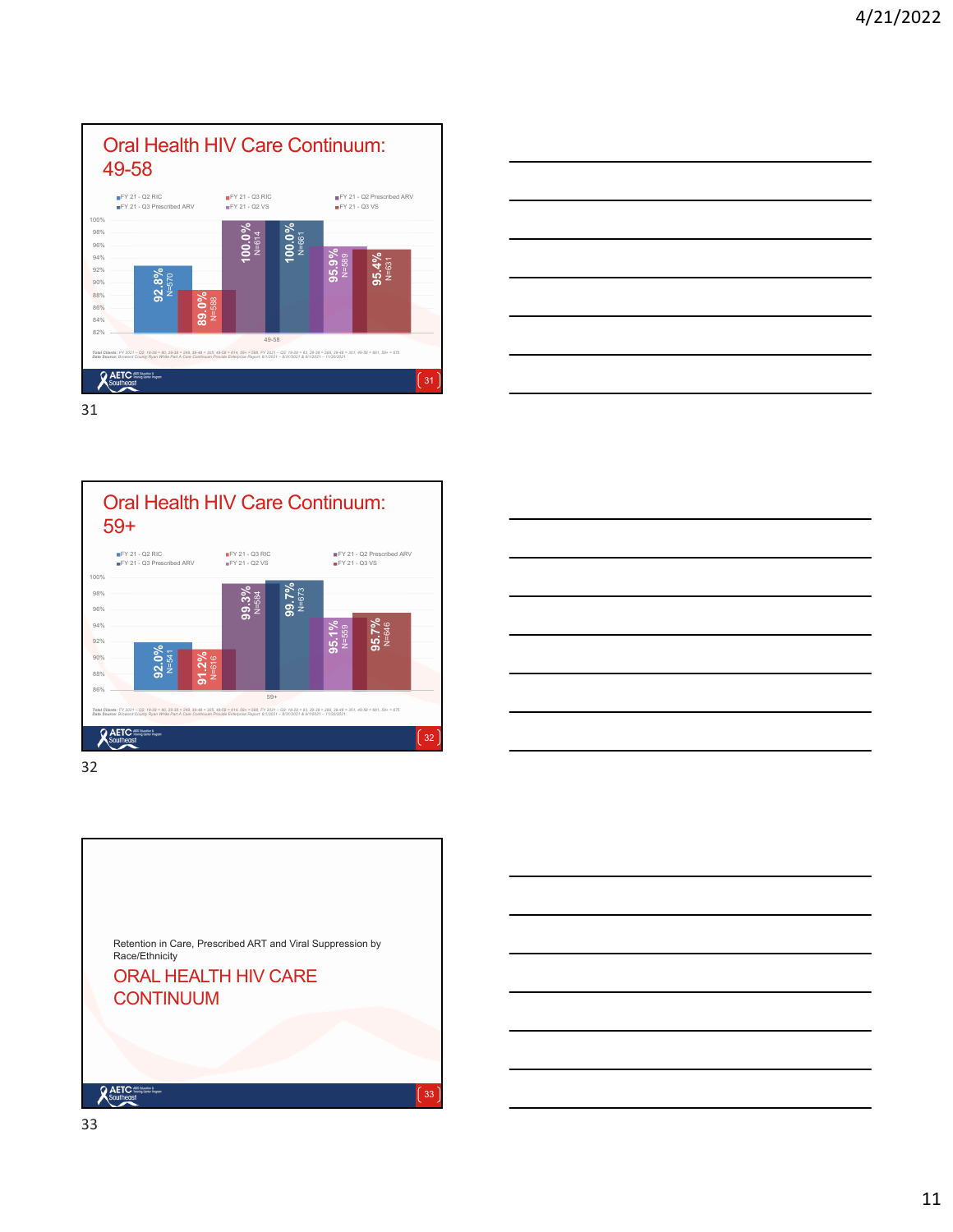



Oral Health HIV Care Continuum: White (Non-Hispanic) FY 21 - Q3 RIC<br>
FY 21 - Q2 Prescribed ARV<br>
FY 21 - Q3 VS<br>
FY 21 - Q3 VS FY 21 - Q2 RIC<br>FY 21 - Q3 Prescribed ARV 100% 90% **99.5%** N=617 **99.8%** N=651 **94.2% 95.2%** 80% N=584 N=621 **91.3%** N=566 **88.4%** N=577 70% 60% 50% 40% 30% 20% 10% 0% White (Non-Hispanic) Total Clients: FY 2021 – Q2: Black = 735, White = 620, Hispanic = 453; FY 2021 – Q3: Black = 827, White = 652, Hispanic = 527<br>Data Source: Broward County Ryan White Part A Care Continuum Provide Enterprise Report: 6/1/2021 **AETC**  $\left(35\right)$ 

35



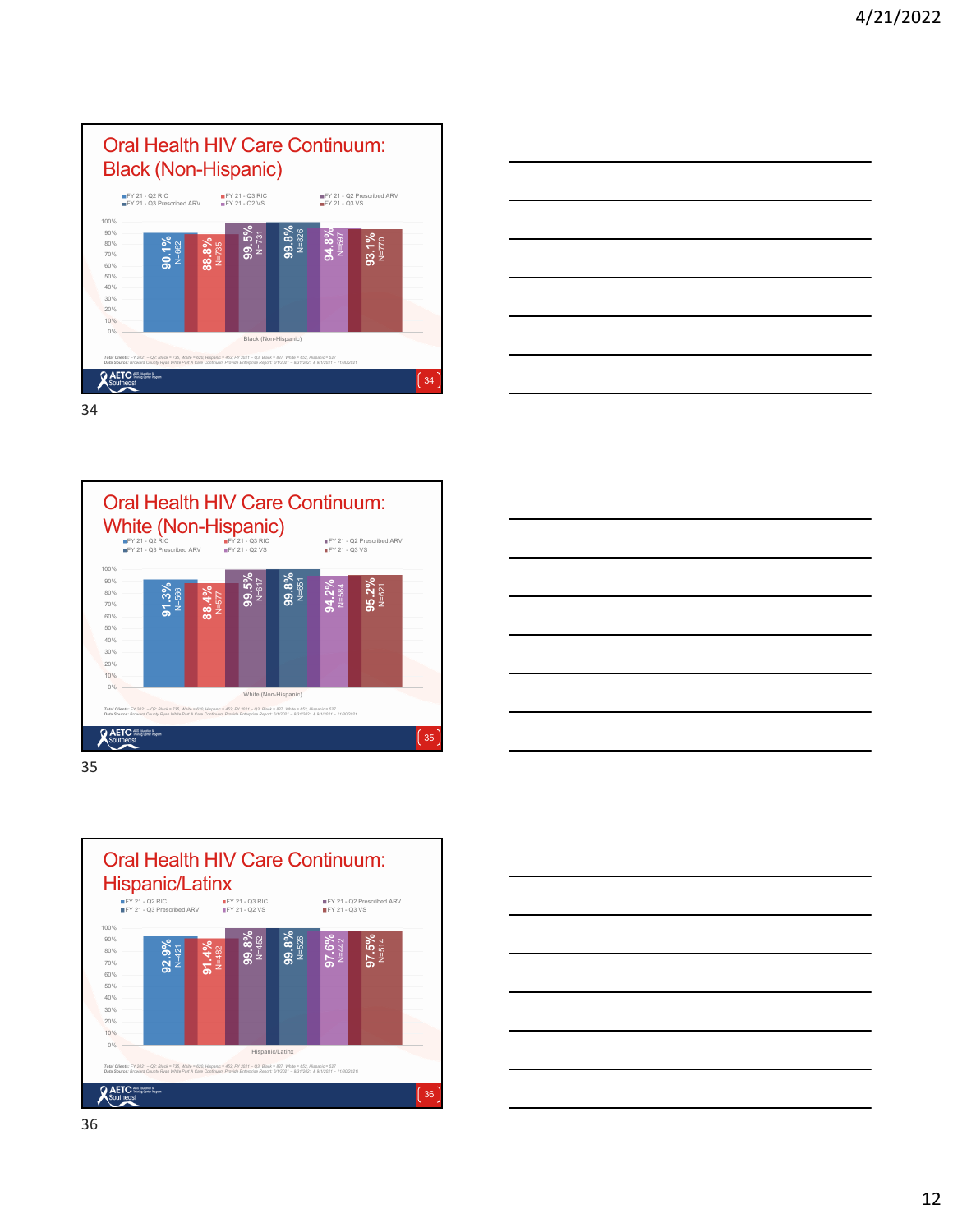# Key Take Aways

#### **Viral Load Suppression Rates**

- **Retention in care** among oral health clients is 30% higher than the national percentage of 68.7% .
- **Viral Suppression** among oral Health clients is 35% higher than the national average

| <b>AETC</b> NOS LONGITY CONTROLLER |  |  |
|------------------------------------|--|--|
| ς.<br>د                            |  |  |

37

# **Comorbidity** • co·mor·bid·i·ty

*noun*

the simultaneous presence of two chronic diseases or conditions in a patient.

 Comorbidity is associated with worse health outcomes, more complex clinical management, increased health care costs.

38

**AETC**<br>Southed



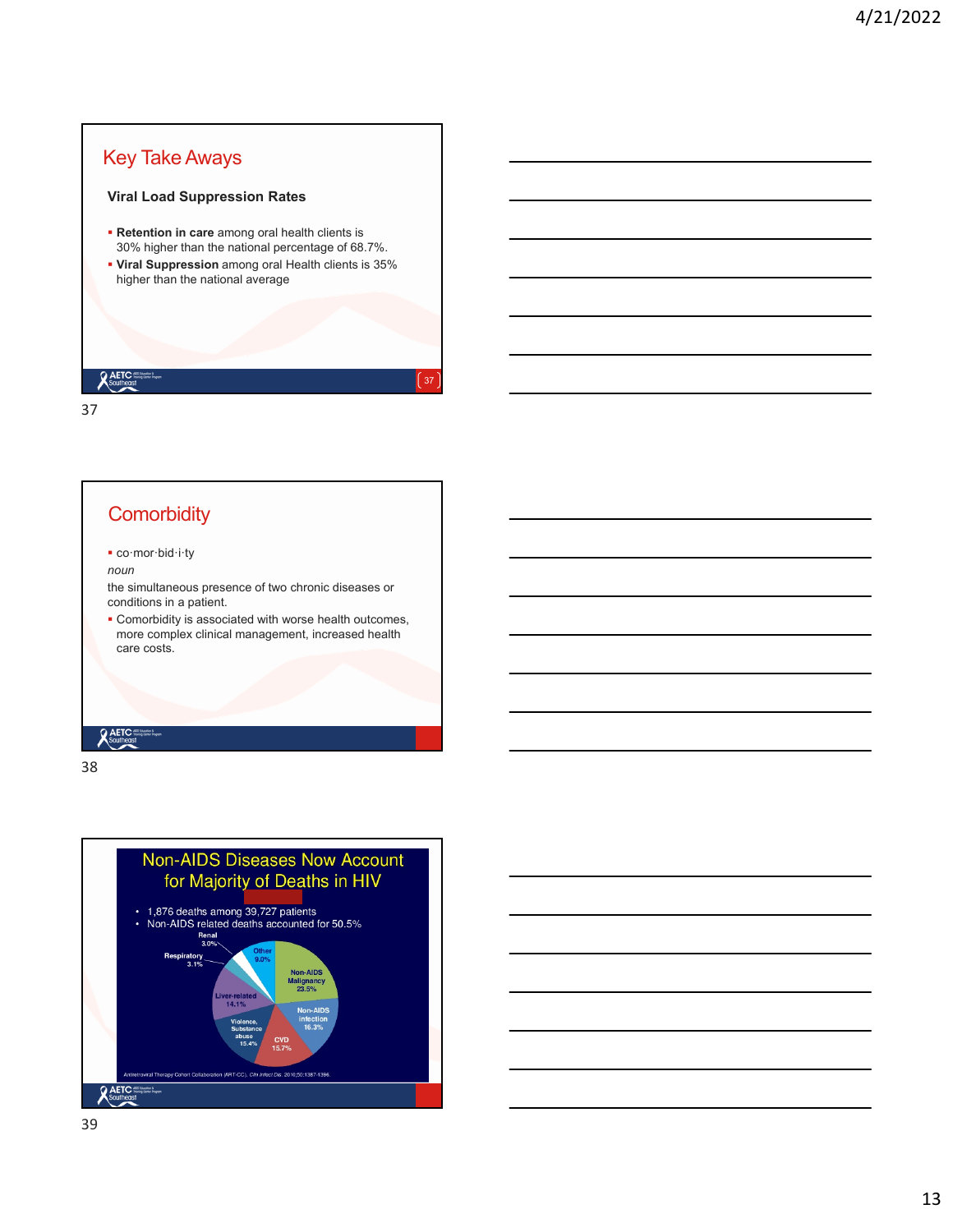

40